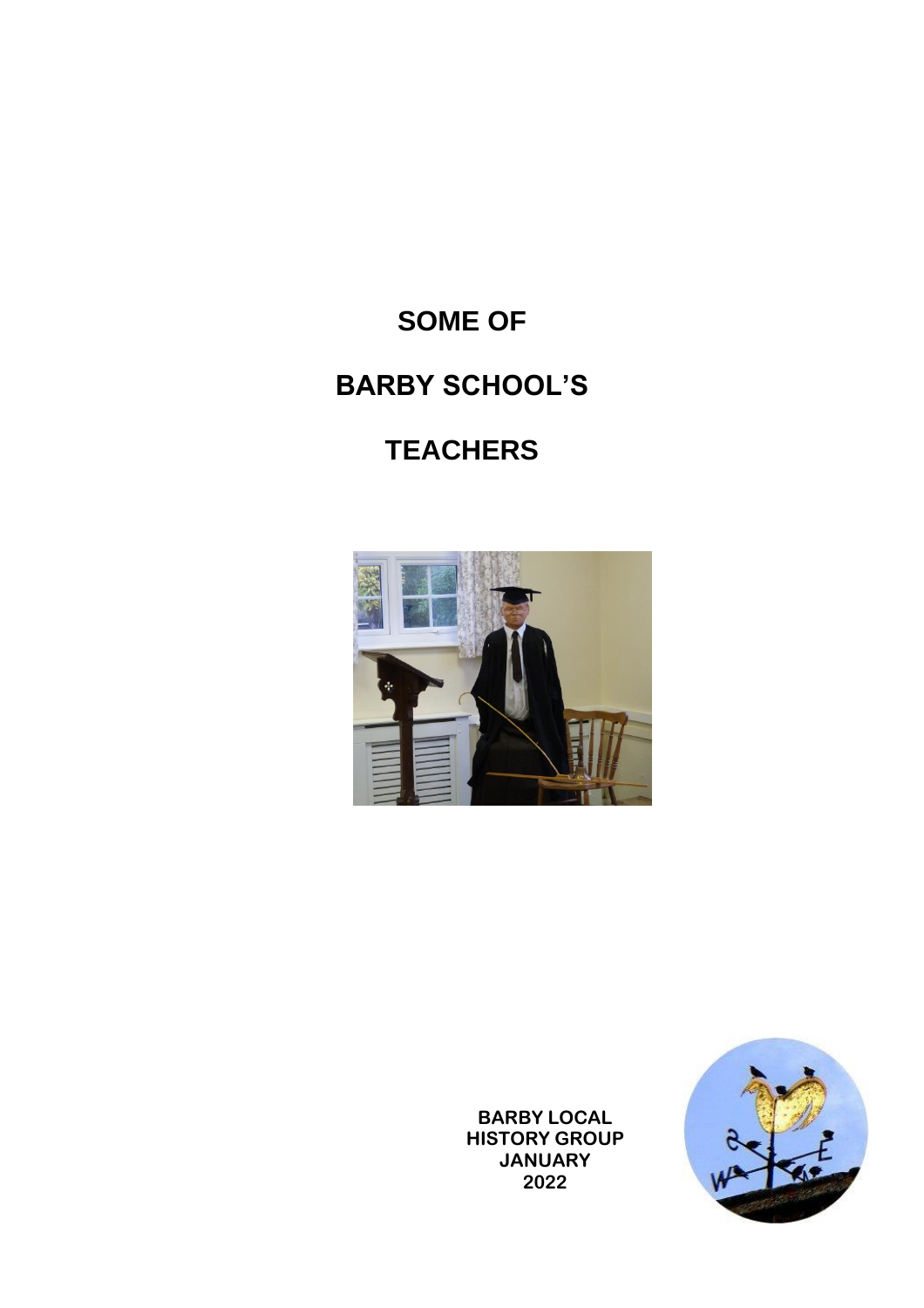#### **INTRODUCTION**

This article contains information about a range of Barby School's teachers. Much of this information is contained in Barby Local History Group's publication *From Blackboard to Whiteboard: 150 Years of Barby Schools 1865-2015*, where many other teachers are mentioned. Sources include parish registers, national censuses, documents held in the National Archives and Northamptonshire Record Office, Barby School log books, as well as the Group's archive of personal reminiscences and photographs.

#### **MISS HANNAH CURTIS**

Miss Curtis was born in Bilton about 1835. In 1841 she was living with her parents and brothers and sisters in a house which was possibly near Cock Robin Corner.

Within the next ten years the family had moved to Barby and, in the 1851 census her mother Ann is listed as a school mistress. Ann very probably ran a small "dame school" in the home. John Salisbury ran a school in St Mary's Church but it is unlikely that Ann helped him. Dame schools were a source of income for those who may have been able to read and write. Ann's husband John was an agricultural labourer.

Hannah must have used the example of her mother to open her own school sometime between 1871 and 1881. She probably was not a good teacher, as evidenced by the later inspectors' reports at Barby School, so may have been quite relieved to become a second teacher to the Head, John Warren, bringing her pupils with her.

Interestingly, the Govermment Inspectors commented on the low standard of needlework, which she taught, but back in 1871 Hannah is recorded as a dressmaker in the census. Perhaps no-one employed her so she turned to teaching!

In 1883 Hannah went to Birmingham "to consult a physician ---- as she has a tumour and is awaiting an operation". She had the operation in April of that year and came back to school at the end of May.

Over the next few years the inspectors commented negatively on her work and recognised her for only one year, in 1885. In 1886 another teacher was appointed to teach the infants and thereafter Hannah just taught needlework in the upper school. In 1887 she left the school. She does not seem to be in the Barby census for 1891 and we do not know how she made a living after leaving the school.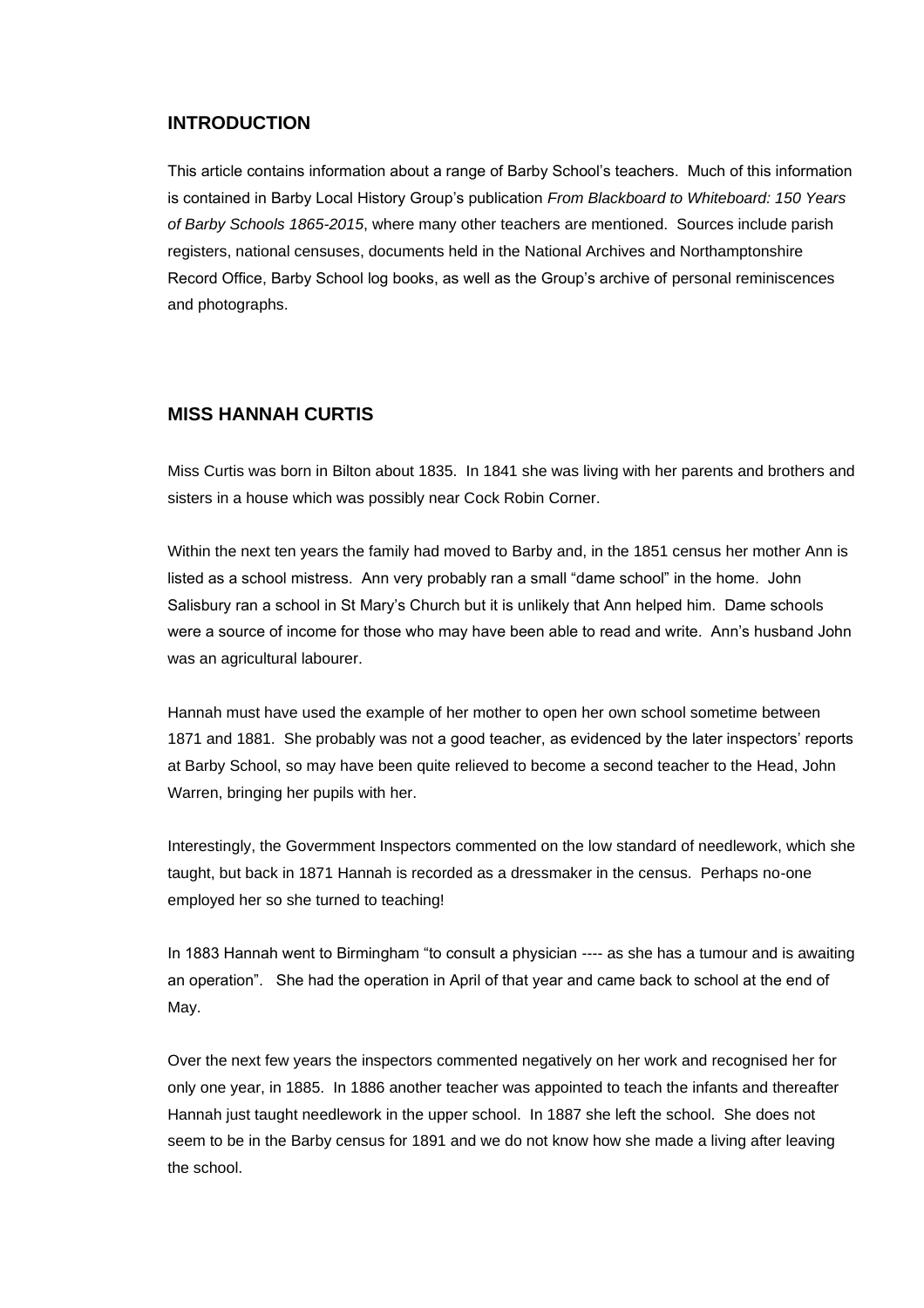Hannah's operation must have been successful as she died seventeen years later in 1900 and was buried in Barby churchyard on 23 April aged 63.

In 1861 Hannah Curtis' younger sister Jane was a servant in the household of Rev Charles Gilbee, Rector of Barby from 1850 to 1867. In 1871 Jane was working for Charles' widow, Maria Gilbee, who was living with her daughter, Emily, and later her son Henry. Jane continued in their service even after the death of Maria in 1891. By that time she was the housekeeper and the only live-in servant. Emily died in 1909 and in 1911 Jane was living on her own in Barby as a retired housekeeper; she was buried in Barby churchyard on 6 September 1926, aged 84. Another sister, Sarah, was buried in Barby churchyard on 12 May 1899.

## **MISS FLORENCE HARRISON**

Probably the longest serving teacher in the history of Barby School was Miss Florence Harrison. She joined the school in 1899 and retired after 35 years in 1935. She was the infant teacher and was uncertificated. (Many teachers at the time had no formal teaching qualification, a situation that persisted into the 1960s.)

Because of her lack of formal qualification, when she retired she had no pension and the School Managers put forward a case to the Local Authority for granting her one. However this did not happen and her leaving gift was primarily a cheque.

During the period of the First World War she was often unwell and away from school. On one occasion she missed the train from Northampton and came into school late. She lived in Barby at the time so had presumably been visiting.

Many pupils remembered her with affection, particularly as she made toffee letters to teach the alphabet! Another pupil remembers putting on concerts at her house in Shakespeare Terrace; but they had to tidy the house first!

In the Managers' minutes of December 1934 it was recorded "The Infants show great affection for her, and at the same time are well disciplined. The Managers have great confidence in her. She has a thoroughly good influence with the children".

In January 1913 Miss Harrison was joined on the staff by her younger sister **LILIAN**. Lilian had qualified in 1905 and it is probable that she took some of the older children in the big classroom with the Head. She moved on in October 1914 and eventually became a head teacher in Carlisle.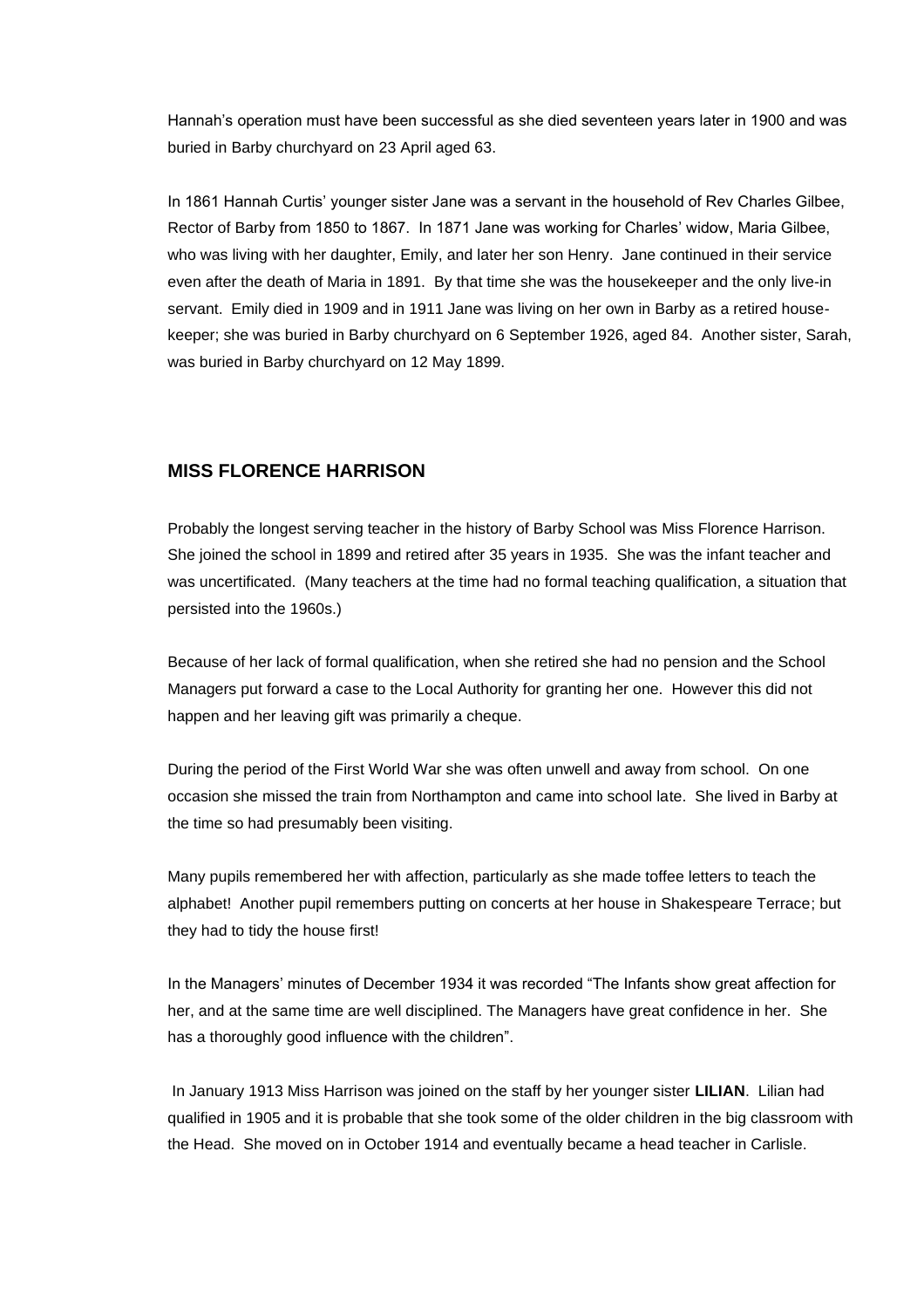#### **MR JOSEPH EDWARD MUDDIMAN**

Joseph Muddiman was born in 1885 in Long Buckby, the youngest of seven children. He started school in Long Buckby when he was not yet three years old.

By 1901 at the age of fifteen or sixteen he was a board school teacher, possibly at Long Buckby, and possibly a pupil teacher. In 1911 he was an Assistant Elementary Teacher employed by the County Council. We do not know if he spent time at college to gain his qualification, or indeed when he qualified.

He was a keen musician and played the organ at both Long Buckby and Whilton churches.

In 1913 Mr Muddiman was appointed Headmaster at Barby School and from the log books we can conclude that he took his duties very seriously. Unfortunately, after three years, in February 1916, Joseph Muddiman was called up to join the Army. Children from the school wrote to the men at the Front and on 9 November 1916 Joseph wrote back from the Somme to Gertie Batchelor, who kept his letter. He was killed six days later, on 15 November. He is commemorated on the Thiepval memorial, both Long Buckby and Barby war memorials, and his mother's grave in Long Buckby.<sup>1</sup>

> Right: The Unveiling of the Long Buckby War Memorial



#### **MISS MABEL PHILLIPS**

Miss Mabel Phillips started teaching at Barby School in December 1914. She had a teacher's certificate (number 13/961) indicating qualification in 1913 and she came from Derby. She served under Joseph Muddiman and took over from him as Acting Head when he went to war in 1916. Although still relatively inexperienced she was the only qualified teacher on the staff at that time.

In December 1916 Mabel Phillips married Harry Lane. A log book entry for 8 December states "I left school at 3 o'clock this afternoon as I had to go into Rugby on important business", business perhaps associated with her marriage.

<sup>1</sup> Joseph Muddiman also appears in another article on this website, *Barby's World War I Casualties*.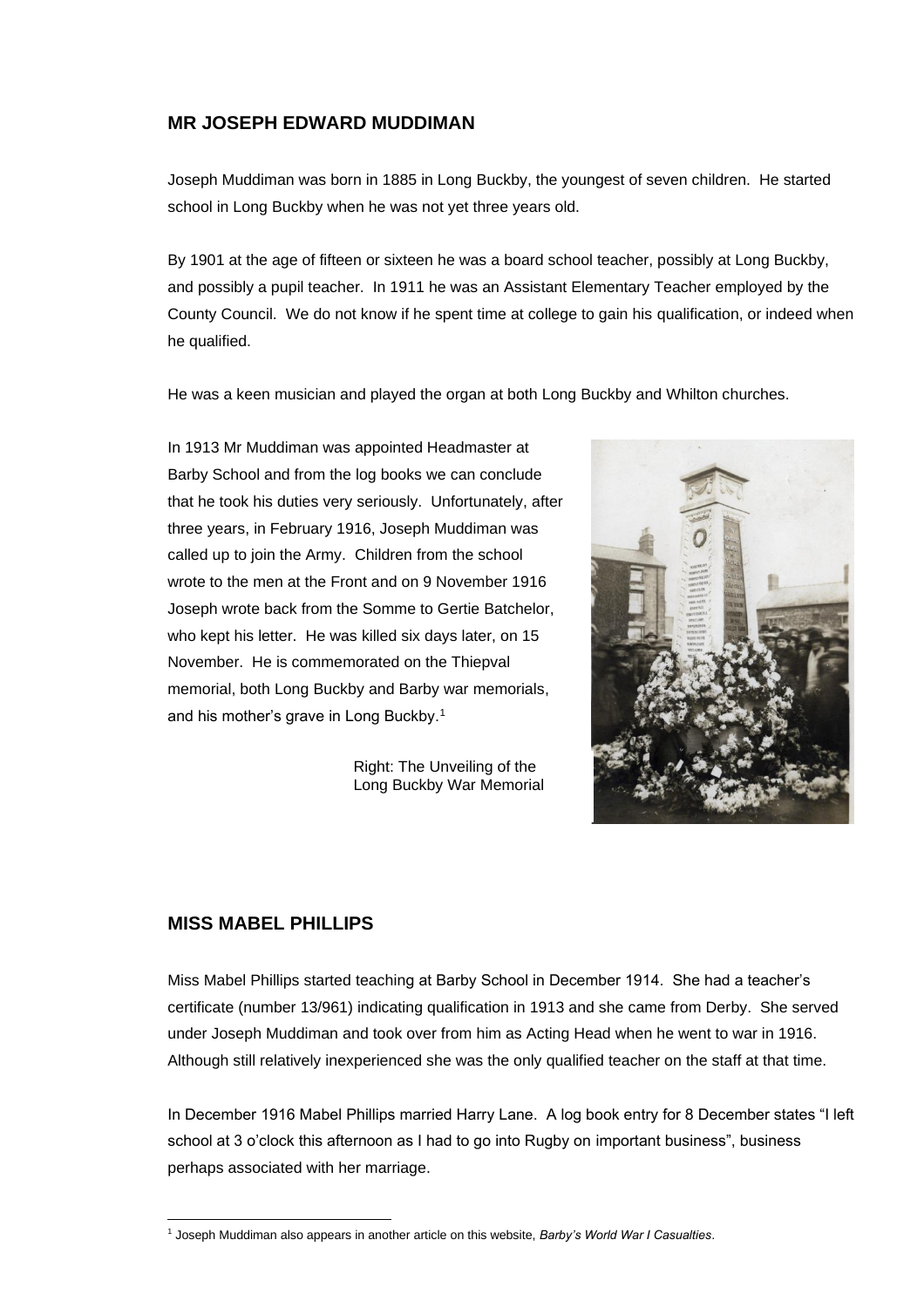Two years later she had leave of absence from 13 September to 25 November 1918 under Reg 14. This was probably to give birth to a daughter, Ethel. In April 1920 an emergency teacher took over and Mrs Lane gave birth to another daughter, Madeleine. This time she did not return to school and until 1922 there was no permanent head.

It was uncommon for married women to continue to teach and particularly to return after having a baby. This is perhaps indicative of the difficulty of finding staff during and just after the First World War. A senior pupil remembered looking after Mrs Lane's baby during school time, so the baby was obviously brought to school on occasion, if not every day.<sup>2</sup>

#### **MR THOMAS WILLIAM BARLOW**

Mr Barlow came to be Head of Barby School in 1943, in the midst of the Second World War and all the difficulties and privations that were affecting the school.

He had served in the First World War and had allegedly been shell-shocked during his service. He had been wounded in 1916 and latterly served in the Royal Flying Corps (later the RAF). A legacy of his time in the RAF was a pair of large leather gauntlets that he wore in winter.



There are conflicting memories of whether or not he owned a car – one of the few people in the village to do so if he did. However, those who remember him do agree that he was a good teacher.

Mr Barlow saw the introduction of the far-reaching 1944 Education Act and also the uncertainty surrounding the viability of this small village school.

Mr Barlow retired in 1957 at the time that all pupils over the age of 11 were transferred to Daventry County secondary school and Barby became an Infant and Junior school. He had been Head for fourteen years.

## **MRS ANN AUSTIN**

Mrs Austin started at Barby school in February 1941, initially as a supply teacher filling the place of Miss Hall who had left. However, she continued to teach here as a permanent assistant teacher -

<sup>2</sup> For information on the Marriage Bar, see *From Blackboard to Whiteboard.*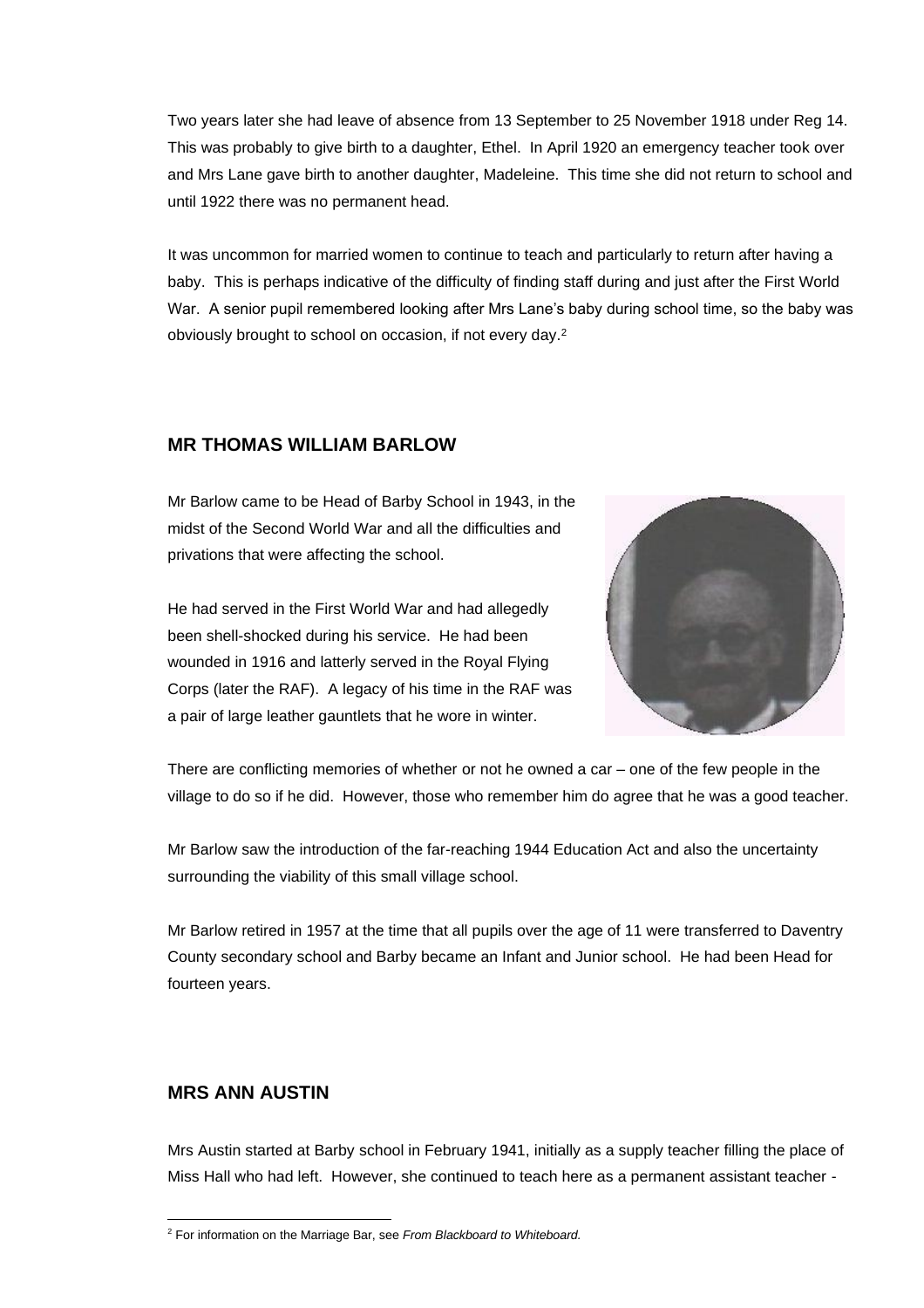"for the duration of the war" - throughout this wartime period up until July 1944 when she left to go to a school in New Bilton.

This was a period of uncertainty within the school with the numbers of children changing as evacuees came and went. Sometimes there was another teacher, herself evacuated, and the classes would be reorganised. Mrs Austin "managed the whole school without assistance – and very successfully too" when the Head, Mr Barlow, was away for a couple of days on two occasions.

She travelled from Rugby each day with her daughters who were pupils at Barby School.



In1953 Mrs Austin again served as a supply teacher and was then appointed to the school as assistant teacher in charge of the Infants. She stayed until December 1957 when she retired through ill health.

Many people remember Mrs Austin with affection and the Managers were complimentary about her - "her work was good, and the discipline which she kept was excellent. She had a difficult lot of children, several of whom were refugees, but she had got them well under control, and taught them well".

When she retired Mrs Austin was presented with a Crown Devon morning set on a gift tray from pupils, parents and managers as a sign of appreciation.

## **MRS VIVIENNE AGNES BROWN**

Mrs Brown became Head Teacher in September 1957, taking over from Mr Barlow when the school became Infants and Juniors only. She was appointed with no interview as she was the only candidate and the Managers were impressed with her credentials.

She came to a small two class school in the centre of the village and oversaw the move to a new school on the outskirts of the village in 1967. The pupil numbers rose from 27 in 1957 to around 131 in 1970.

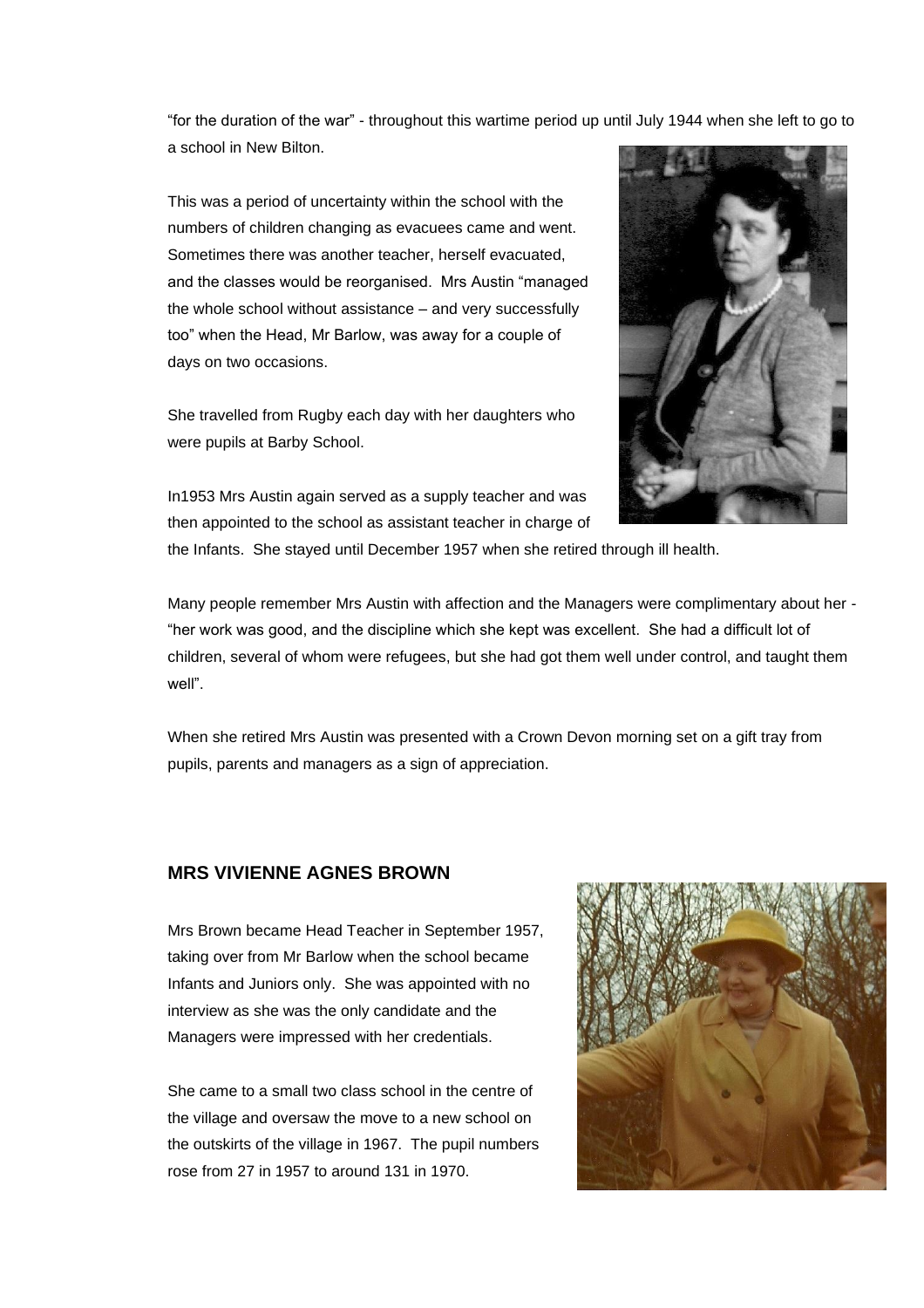Mrs Brown was originally a teaching head as the heads before had all been. Her entries in the log book convey her enjoyment of teaching and interest in children. She used the opportunities provided by village life to enhance the children's experiences, taking them to see the Meet of the local hunt and other events. When she became a non-teaching head she missed the close involvement with the children.

After her husband died Mrs Brown decided to postpone her retirement until she was 65 in 1971. However she continued until 1974. In that year she wrote in her report to the managers that "I am pleased to note that our children can usually give a good account of themselves when faced with competition". She went on to say how she was opposed to "heavy coaching or pressurising young children". She was known to be fairly strict but was well respected.

#### **MRS EILEEN SMITH**

Mrs Eileen Smith started at Barby School in October 1966, the year before the school moved to its new edge-of-village site and after Mrs Brown had been requesting an additional teacher for the previous two years. Numbers of children finally reached 60 and Mrs Smith was appointed as the third member of staff. She had previously taught at Paddox School in Hillmorton until her first child was born. Her youngest child, Helen, was only three years old when Mrs Brown invited her to teach

at Barby, so Helen spent two years at the back of the class before she became a scholar; there was no playgroup in the village at that time. Eileen Smith's husband, Bob Smith, was the village butcher.

In 1970 Mrs Smith became Deputy Head. By this time there were 158 children in the school and there were four classes. She was teacher of the Reception and Middle Infant children and took many of the children in the school for various sports. She was well liked by her pupils and settled them into life at school in a kindly manner.

In 1977 Mrs Smith became ill and in March 1978 she died of cancer at the age of 50. She was sadly missed by staff and pupils. (Mrs Dawson talks of "a



Above: Mrs Smith with her eldest child visiting the newly-opened motorway bridge on Onley Lane

difficult time".) A collection was made and a bench purchased to stand near the Infant room. Her husband donated a tree, which was planted in the school grounds.